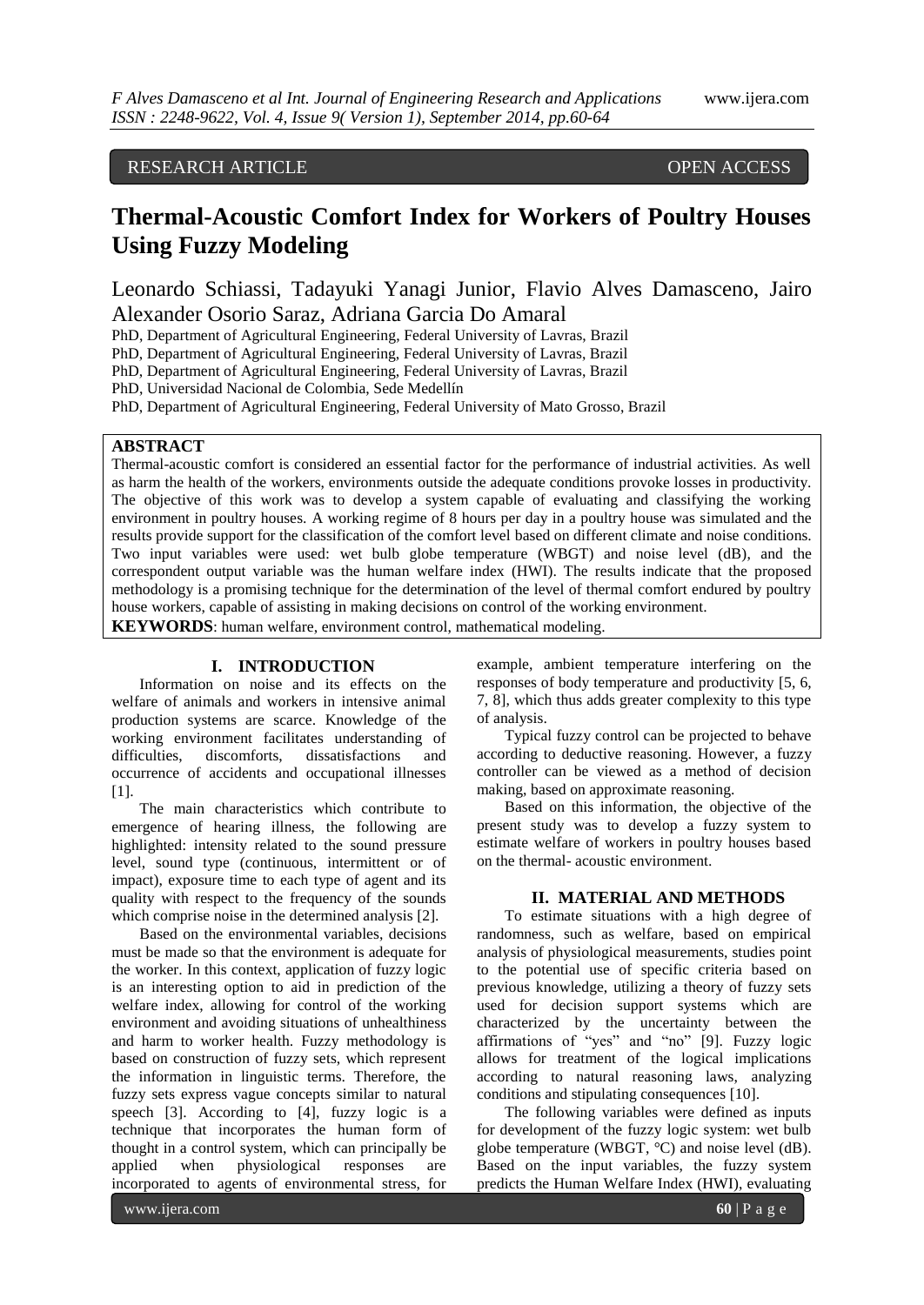the level of human comfort by means of the thermal and acoustic variables of the working environment in poultry houses.

In the analysis, the Mamdani's interference method was used which provided a fuzzy set originating from a combination of input values with their respective degrees of pertinence using the minimum operator, and was followed by superposition of the laws by means of the maximum operator. Defuzzification was performed using the center of gravity method (centroid or center of area), which considered all output possibilities, transforming the fuzzy set originated by the inference by a numerical value, as proposed by [11] and [12].

## **2.1 Input variables**

Considering that the main variables which influence the thermal environment inside the broiler houses are dry bulb temperature, wet bulb temperature, relative humidity, solar radiation and air velocity, it was opted to use the WBGT (°C) as the input variable, with five classification ranges, where its limits were defined according the NR-15 regulatory norms [13] which contain the estimates of metabolism rate per activity type. Based on this information, activity in the broiler houses was classified as moderate (metabolism 150 to 300 kcal h- $\left( \frac{1}{2} \right)$ .

The WBGT is determined considering the internal environment or external environment without the solar load using equation 1. It functions as an indicator which encompasses the principle factors which cause thermal overload (high temperature, metabolism, radiant heat and high relative humidity of the air) and, also the principle constraining factors (wind, low relative humidity of the air and low temperature) providing a time scale of work and rest for a determined situation [14].

$$
WBGT = 0.7 t_{bn} + 0.3 t_{g}
$$
 (1)



For the noise variable (dB) five levels were used, where R1 was based on [15] who considers this range having no effect; R2 in accordance with [12], being sound rated at 50 dB, characterized as disturbing but adaptable; R3, according to the World Health Organization [16], is greater than 55 dB and can cause light stress accompanied by discomfort; R4 results in wear on the organism and liberation of endorphins in the body [16] and is the maximal acceptable noise level for health activity during 8 hours of uninterrupted work [13]; and level R5 causes irreversible alteration and damages to the hearing device [15], as well as the possibility of hearing loss. The fuzzy sets of the input variables are shown in Table 1.

**Table 1**. Fuzzy sets for the input variables.

| Variable<br>type | Variable                | <b>Fuzzy set</b> |              |  |  |
|------------------|-------------------------|------------------|--------------|--|--|
| Input            | WBGT<br>$({}^{\circ}C)$ | N1               | [23.5; 25.5] |  |  |
|                  |                         | N <sub>2</sub>   | [24.5; 27.5] |  |  |
|                  |                         | N <sub>3</sub>   | [26.5; 29.5] |  |  |
|                  |                         | N4               | [28.5; 31.5] |  |  |
|                  |                         | N <sub>5</sub>   | [30.5; 32.5] |  |  |
|                  | Noise<br>(dB)           | R <sub>1</sub>   | [0; 40]      |  |  |
|                  |                         | R <sub>2</sub>   | [30; 55]     |  |  |
|                  |                         | R3               | [50; 70]     |  |  |
|                  |                         | R4               | [60; 100]    |  |  |
|                  |                         | R5               | [85: 140]    |  |  |

The intervals admitted to the input variables of WBGT and noise are graphically represented by trapezoidal membership curves; these best represent profile of the input data and are most often used in literature [9, 17, 8], as illustrated in Figure 1.



**Figure 1**. Membership functions for the input variables: (a) WBGT (°C) and (b) noise (dB).

#### **2.2 Output variable**

The output variable of HWI, used in construction of the fuzzy system, permits direct indication of the welfare level experienced by the workers. Its sets established intervals in the domain of [0,1], classified

according to the same concept for the broiler chickens in terms of very poor, poor, average, good and excellent, according to [19]. Therefore, the following fuzzy sets were specified, as presented in Table 2.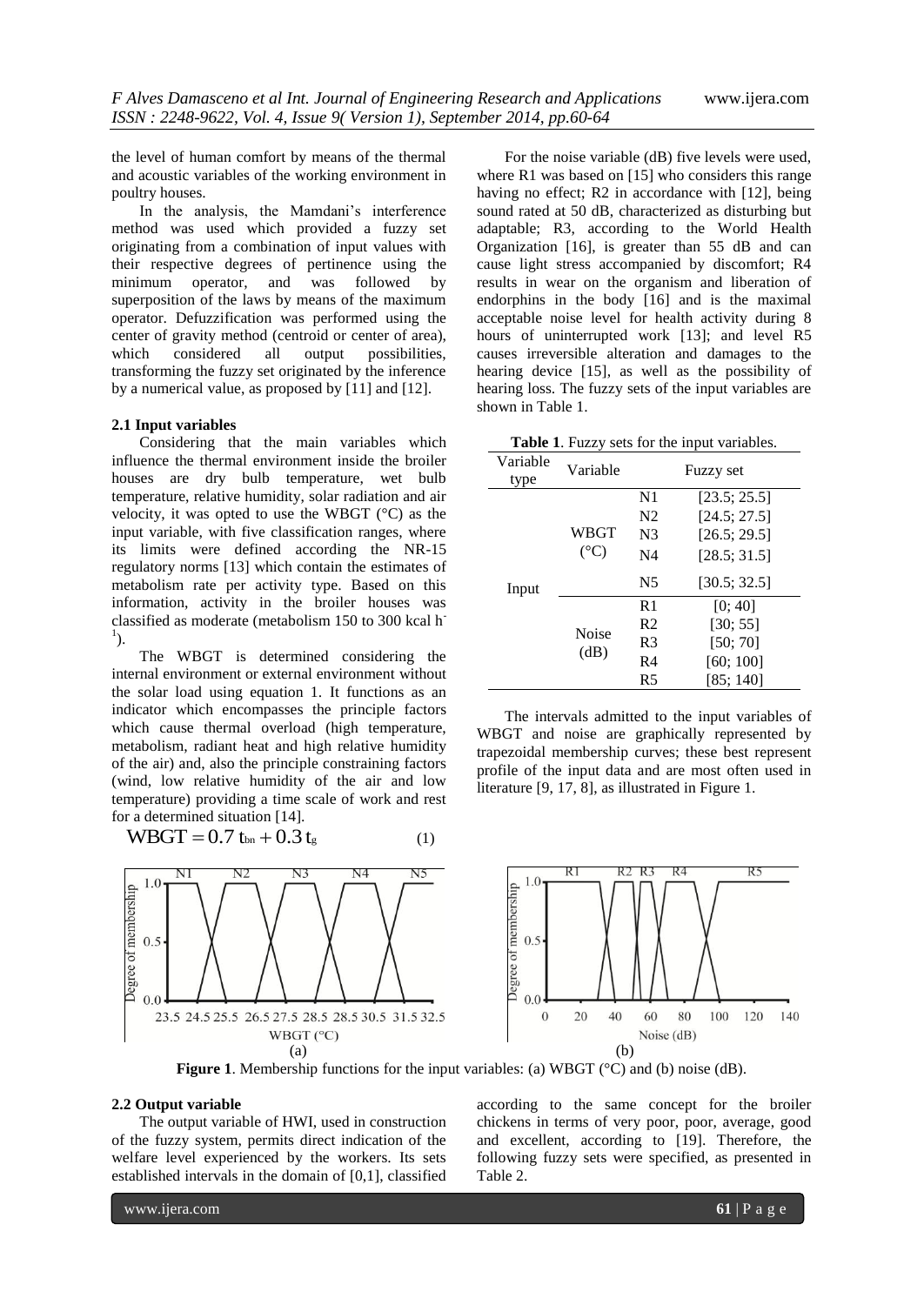| Table 2. Intervals of the fuzzy sets for the Human |                 |  |  |  |  |
|----------------------------------------------------|-----------------|--|--|--|--|
| Welfare Index (HWI) variable.                      |                 |  |  |  |  |
| <b>Fuzzy sets</b>                                  | <b>Interval</b> |  |  |  |  |
| Very poor                                          | [0; 0.25]       |  |  |  |  |
| Poor                                               | [0; 0.50]       |  |  |  |  |
| Average                                            | [0.25; 0.75]    |  |  |  |  |
| Good                                               | [0.50; 1.0]     |  |  |  |  |
| Excellent                                          | [0.75; 1.0]     |  |  |  |  |

The intervals adopted for the output variable HWI were characterized by triangular membership curves (Figure 2).



**Figure 2**. Membership functions for the output variable of Human Welfare Index (HWI).

## **2.3 System of Rules**

The system of rules (Table 3) was developed based on the combinations of WBTI and noise level, where a specialist was consulted to elaborate the

output result for each combination of input data. In the end, 25 rules were defined and for each rule a weighting factor equal to 1 was attributed.

| WBGT<br><b>Noise</b> | N <sub>1</sub> | N2        | N3        | N4        | N <sub>5</sub> |
|----------------------|----------------|-----------|-----------|-----------|----------------|
| R1                   | Excellent      | Excellent | Good      | Average   | Poor           |
| R <sub>2</sub>       | Excellent      | Good      | Average   | Poor      | Very poor      |
| R <sub>3</sub>       | Good           | Average   | Poor      | Very poor | Very poor      |
| R <sub>4</sub>       | Average        | Poor      | Very poor | Very poor | Very poor      |
| R <sub>5</sub>       | Poor           | Very poor | Very poor | Very poor | Very poor      |

**Table 3**. Composition of the system of rules in function of the characteristics WBTI and noise.

## **III.RESULTS AND DISCUSSION**

When new computational systems are created with the intention of providing decision support, it is necessary to adopt measures which analyze the descriptive power of the new system created. Such measures serve, for example, to evaluate the efficiency of a system to generate responses for welfare classification which are close to reality. Therefore, when a mathematical modeling system is developed, it is important to evaluate the classification potential of the system, in this case the potential to classify the thermal-acoustic environment for workers in broiler houses.

The surface presented in Figure 3 shows the interaction between the WBGT and noise affecting welfare in poultry buildings. The depressions in Figure 3 indicate the range where welfare is low. Considering that this condition implicates making a decision, the fuzzy system would be able to send an alert signal, therefore avoiding exposure of the worker to the unhealthy environment.

The peaks indicated that welfare is high for the considered variables. These results show that the working environment is within the healthy range for the type of activity developed, making no external action necessary to improve comfort of the worker.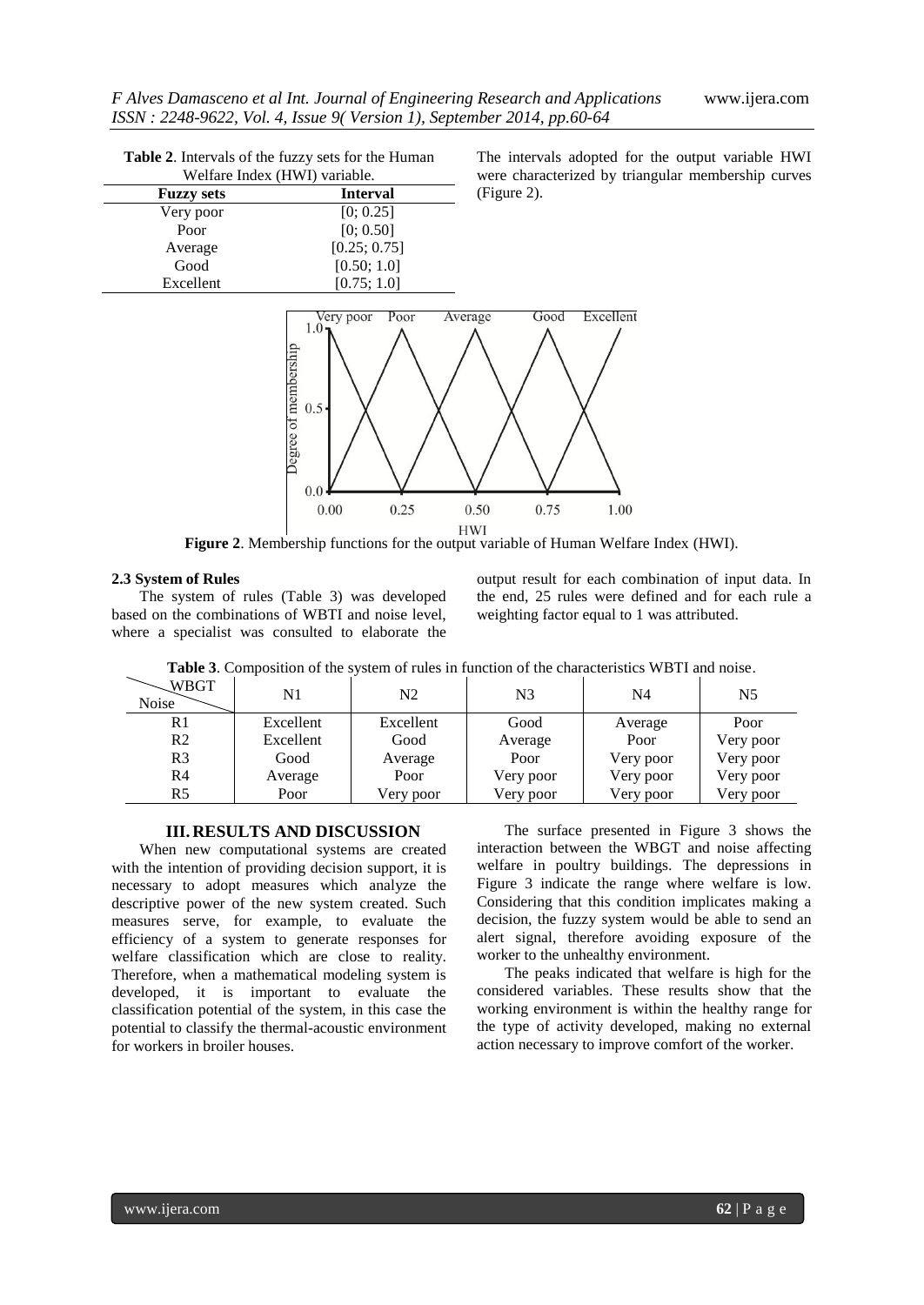

**Figure 3.** HWI simulated as a function of the WBGT and noise.

Figure 4 presents a situation of the HWI as a function of each combination of WBGT and noise values. The areas delimited by the level curves in Figure 4 indicate the ranges of welfare for the considered variables. Based on these results, it can be observed that the HWI diminished as values of the WBGT or noise increase, therefore in accordance with the results encountered by [19] and [8].



**Figure 4.** Variation of the HWI in function of the diverse combinations of WBGT and noise.

In Figures 3 and 4, can be seen the non-linear variation of welfare, as a function of noise and WBGT, which was generated from the rules base. In these figures we can observe that the best values of welfare were found in conditions involving WBGT values below 28 ° C with values below the noise level of 50 dB. From these values, it is clear the influence of these variables on comfort for the worker, which characterizes partial or total absence of welfare, according to [20], so these would be the limits of welfare great for the conditions of thermalacoustic ambience prefixed.

#### **IV. CONCLUSIONS**

A human welfare index (HWI), for workers of poultry buildings was developed base on fuzzy methodology and utilizing the input variables of wet

bulb globe temperature (WBGT, °C) and noise level (dB). This methodology showed to be adequate and promising to treat problems related to uncertainties, including human welfare.

Utilizing the developed system, it was possible to estimate comfort of workers in relation to the WBGT and noise in broiler houses for the scenarios with predetermined thermal and acoustic environment. It could also be used for decision making in order to reduce or eliminate the sources considered to cause stress to man.

#### **V. ACKNOWLEDGMENTS**

The authors would like to thank CAPES, FAPEMIG and CNPq for their financial support.